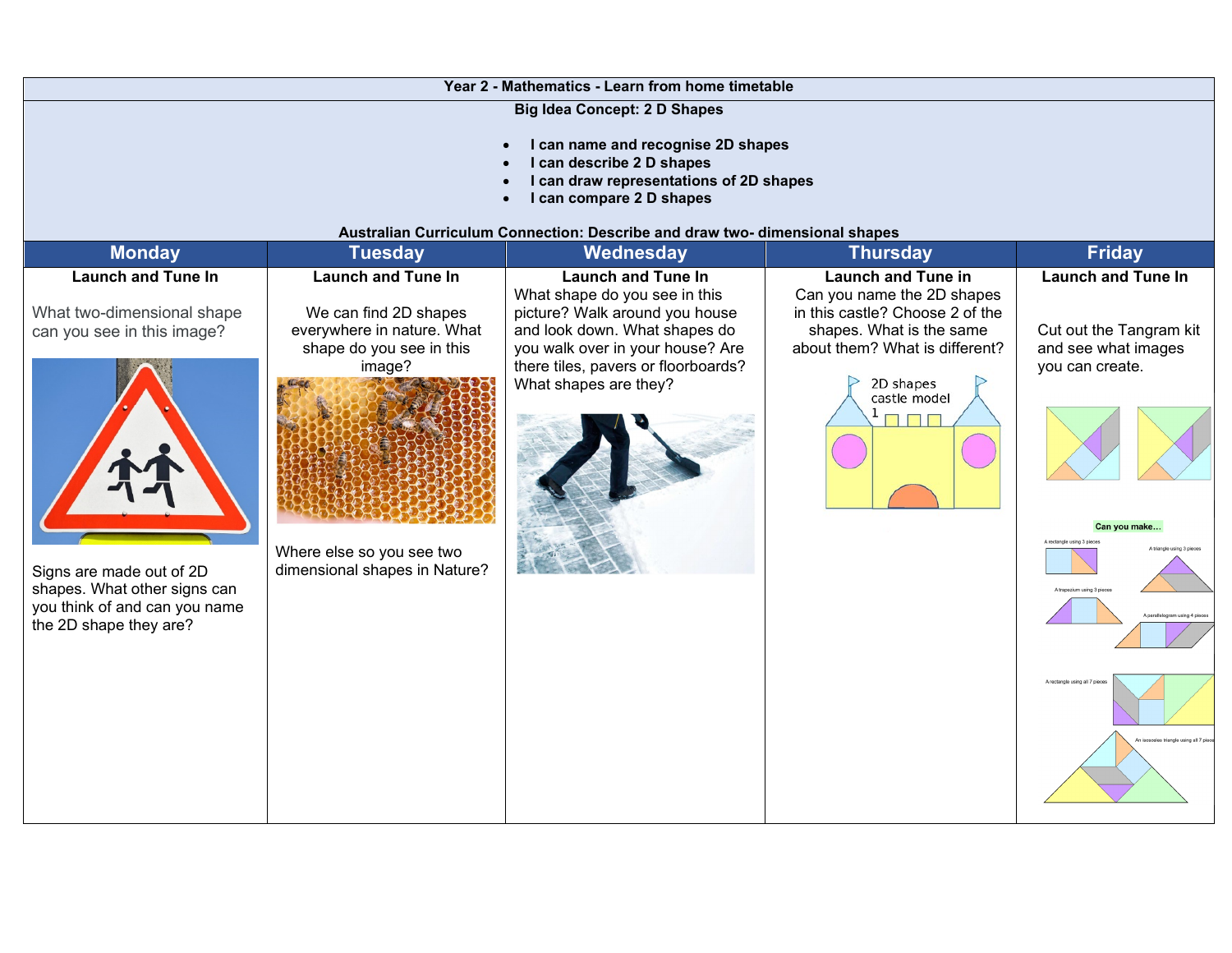## **Vocabulary in Mathematics:**

Students should be able to communicate using the following language: shape, **two-dimensional shape (2D shape)**, circle, triangle, quadrilateral, square, rectangle, pentagon, hexagon, octagon, orientation, features, **symmetry**

A shape is said to have line symmetry if matching parts are produced when it is folded along a line of symmetry. Each part represents the 'mirror image' of the other.

| <b>Conceptual Development</b><br>Use the 'Shape Map'<br>$\bullet$<br>attached.<br>Can you see the square<br>and the rectangle?<br>Point to them.<br>What is the same about<br>these two shapes? (4<br>straight sides, the<br>opposite sides are equal<br>length)<br>What is different about<br>these shapes? (a<br>square has 4 sides all<br>the same length and the<br>rectangle has 2 long<br>sides and 2 shorter<br>sides) | <b>Conceptual Development</b><br>Using the 'shape Mat' can you<br>make some of these shapes<br>using:<br>With some other people<br>in your home create the<br>shape with your body.<br>Toothpicks or sticks<br>from the garden?<br>What else do you have<br>that you could make<br>these shapes?<br>Can you name the<br>shapes you made? | <b>Conceptual Development</b><br>Shapes can have different<br>attributes.<br>Choose a shape and consider-<br>Is it a polygon?<br>A polygon can have three<br>or more sides<br>$\begin{tabular}{c c} 4 sides & 5 sides \\ Quadrilateral & Pentagon \\ \end{tabular}$<br>6 sides<br>Hexagon<br>Regular Polygons<br><b>Examples of</b><br>Irregular Polygons<br>Does it have parallel lines?<br>Parallel lines can be defined as<br>two lines in the same plane that<br>are at equal distance from each<br>other and never meet.<br><b>Parallel Lines</b> | <b>Conceptual Development</b><br><b>Mystery Box</b><br>Cut out a set of shapes<br>Find a box or container<br>that you can't see<br>through.<br>Have someone place a<br>shape in the box without<br>the student seeing it.<br>Can they guess what<br>shape it is by asking<br>clues? Giving clues?<br>Feeling the shape with<br>their eyes shut? | Conceptual<br><b>Development</b><br><b>Mystery Box</b><br>Cut out a set of<br>shapes<br>Find a box or<br>container that you<br>can't see through.<br>Have someone<br>place a shape in<br>the box without<br>the student<br>seeing it.<br>Can they guess<br>what shape it is<br>by asking clues?<br>Giving clues?<br>Feeling the shape<br>with their eyes<br>shut? |
|-------------------------------------------------------------------------------------------------------------------------------------------------------------------------------------------------------------------------------------------------------------------------------------------------------------------------------------------------------------------------------------------------------------------------------|------------------------------------------------------------------------------------------------------------------------------------------------------------------------------------------------------------------------------------------------------------------------------------------------------------------------------------------|--------------------------------------------------------------------------------------------------------------------------------------------------------------------------------------------------------------------------------------------------------------------------------------------------------------------------------------------------------------------------------------------------------------------------------------------------------------------------------------------------------------------------------------------------------|-------------------------------------------------------------------------------------------------------------------------------------------------------------------------------------------------------------------------------------------------------------------------------------------------------------------------------------------------|-------------------------------------------------------------------------------------------------------------------------------------------------------------------------------------------------------------------------------------------------------------------------------------------------------------------------------------------------------------------|
| <b>Learning Journal</b><br>a two-dimensional shape can<br>be defined as a flat shape or<br>a shape that has two<br>dimensions - length and<br>width. Two-dimensional or 2-<br>D shapes do not have any<br>thickness and can be measured<br>in only two faces.                                                                                                                                                                 | <b>Learning Journal</b><br>Using the 'shape sort' cut out<br>the shapes and sort them into<br>piles of shapes which have<br>similar attributes. Ask the<br>students to record their<br>reasoning.                                                                                                                                        | <b>Learning Journal</b><br>• Compete the Shape sorting<br>activity. Consider the attributes<br>of each shape and where you<br>might sort them.                                                                                                                                                                                                                                                                                                                                                                                                         | <b>Learning Journal</b><br>Kingdoms and Castles<br>Using 2 dimensional shapes<br>and a ruler, can you design a<br>castle for a dragon to live in?                                                                                                                                                                                               | <b>Learning Journal</b><br>In the mystery box game<br>write and/ or draw:<br>What types of<br>descriptions were<br>most helpful in<br>naming the shape<br>and seeing the                                                                                                                                                                                          |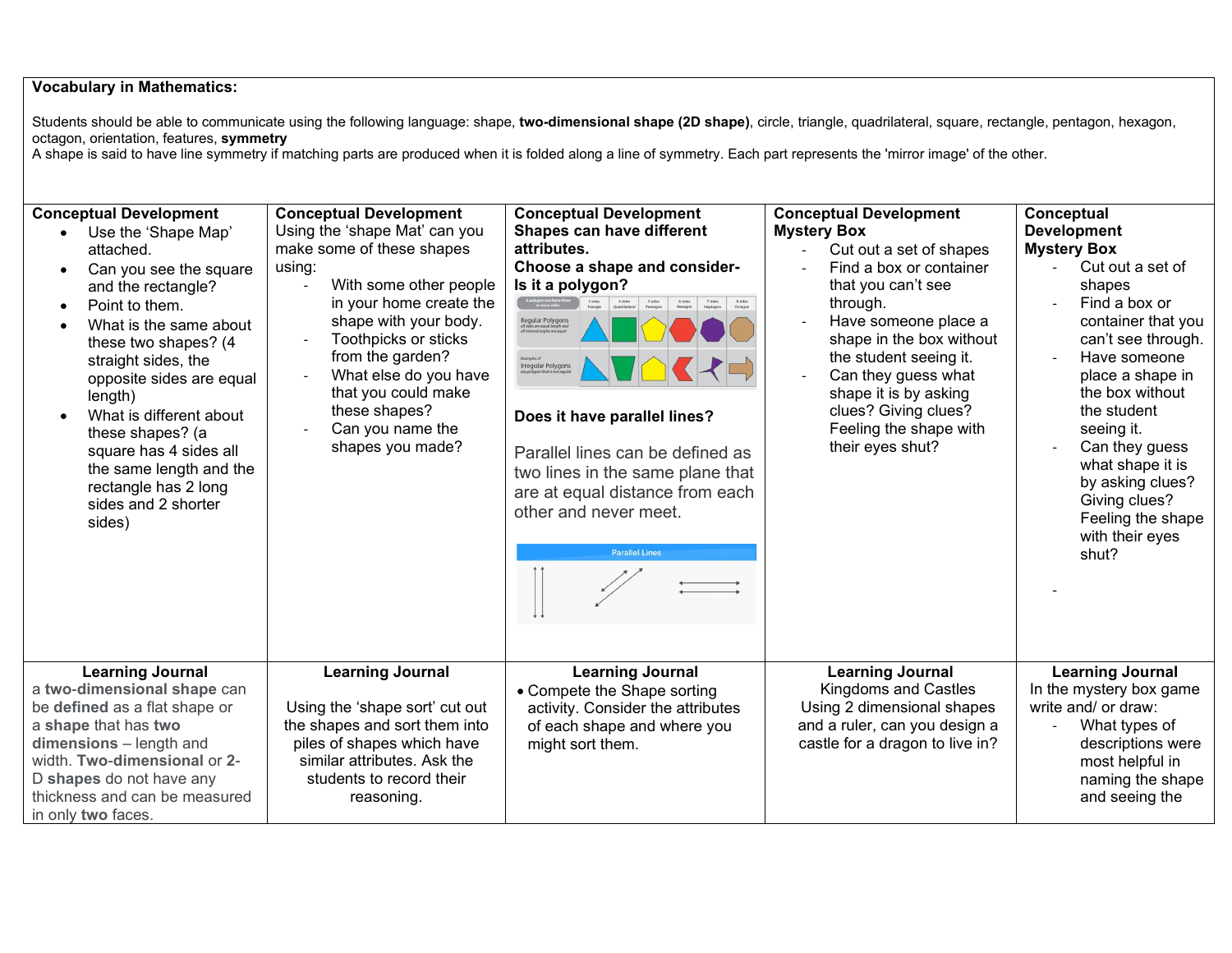| Draw and name as                                                                                          |  | shape in your<br>mind?                                                                                                 |
|-----------------------------------------------------------------------------------------------------------|--|------------------------------------------------------------------------------------------------------------------------|
| many 2 D shapes as<br>you can?<br>Using the 'shape mat',<br>what other shapes could<br>you have included? |  | Were there any<br>$\overline{\phantom{a}}$<br>problems with<br>different<br>understandings of<br>meanings of<br>words? |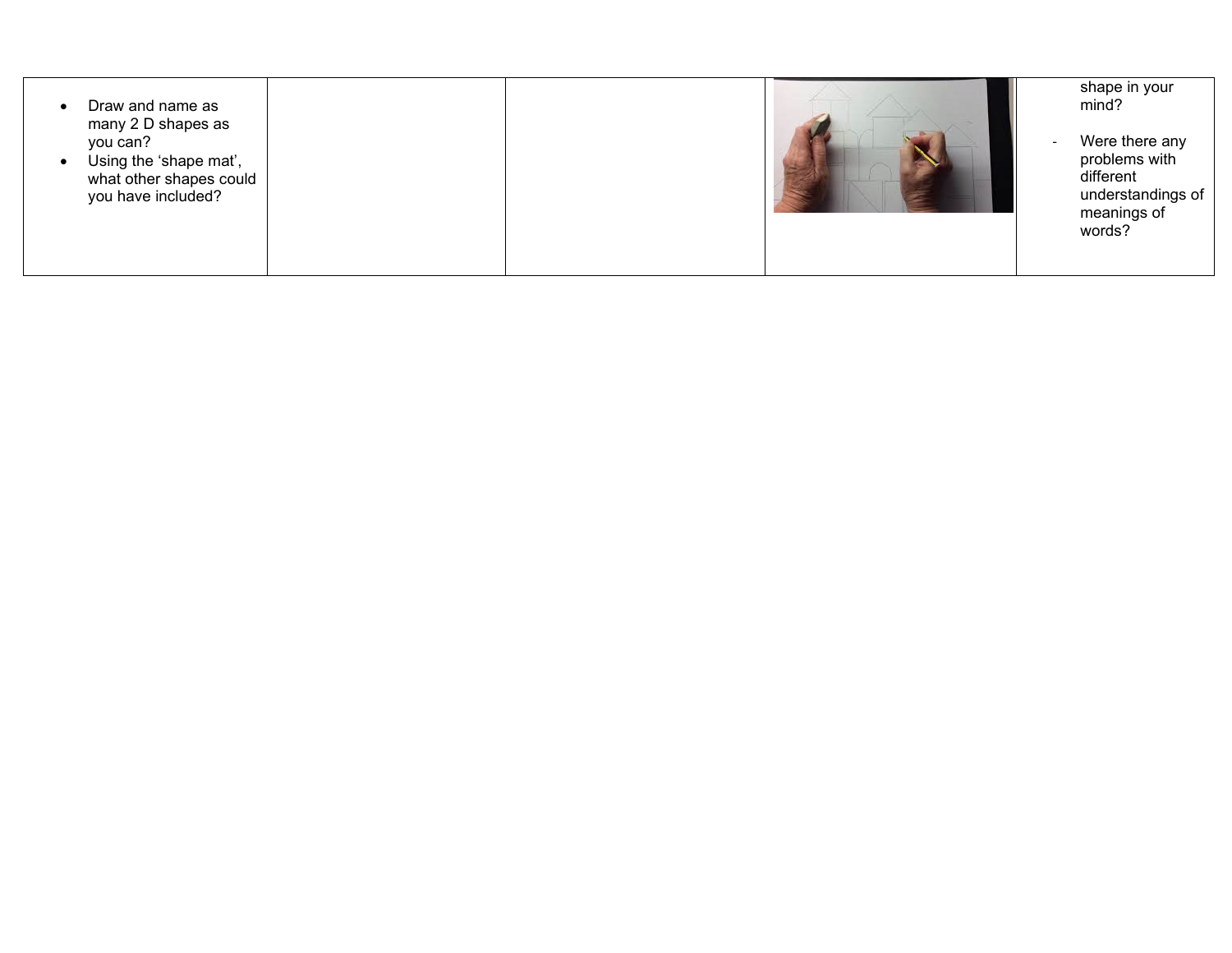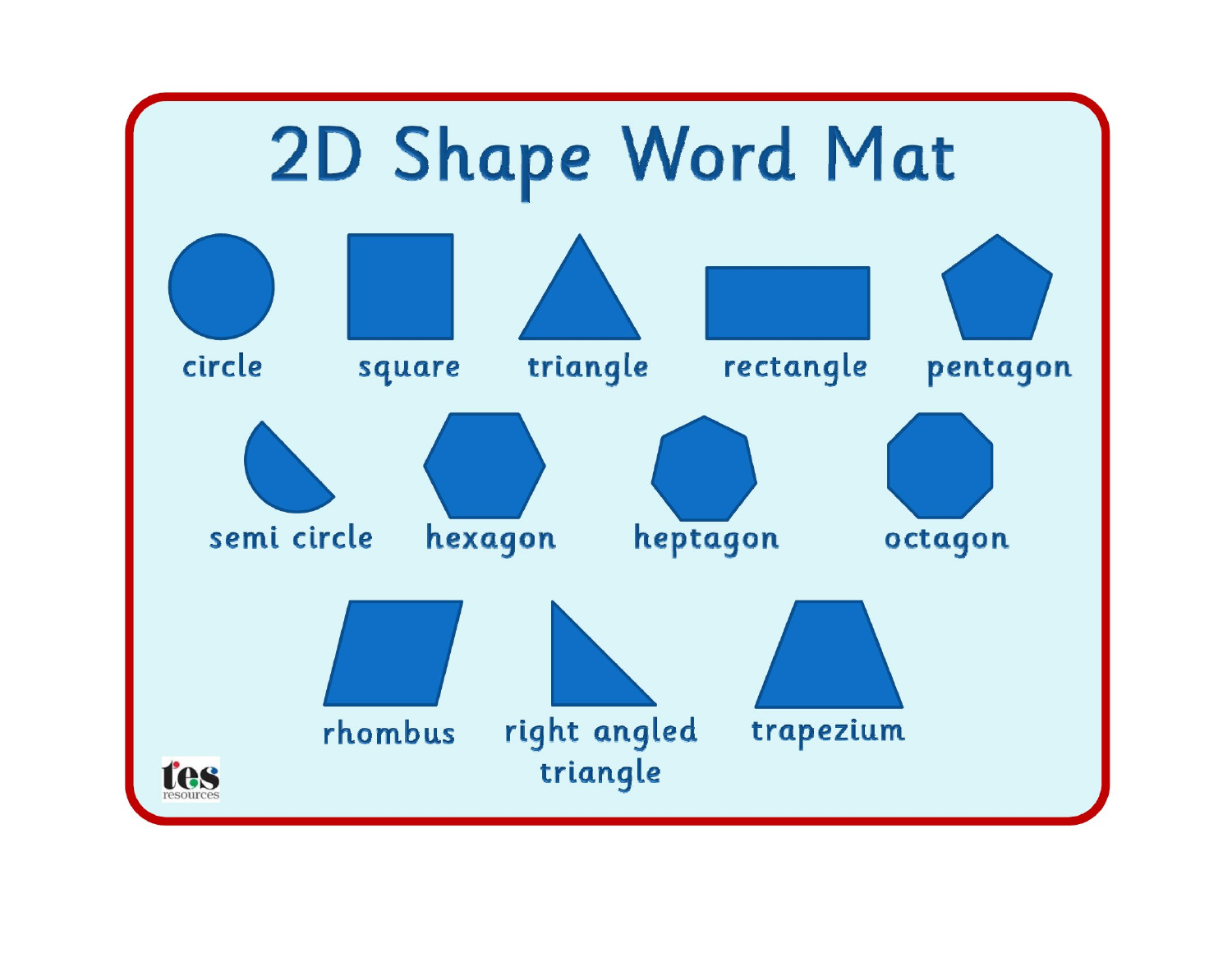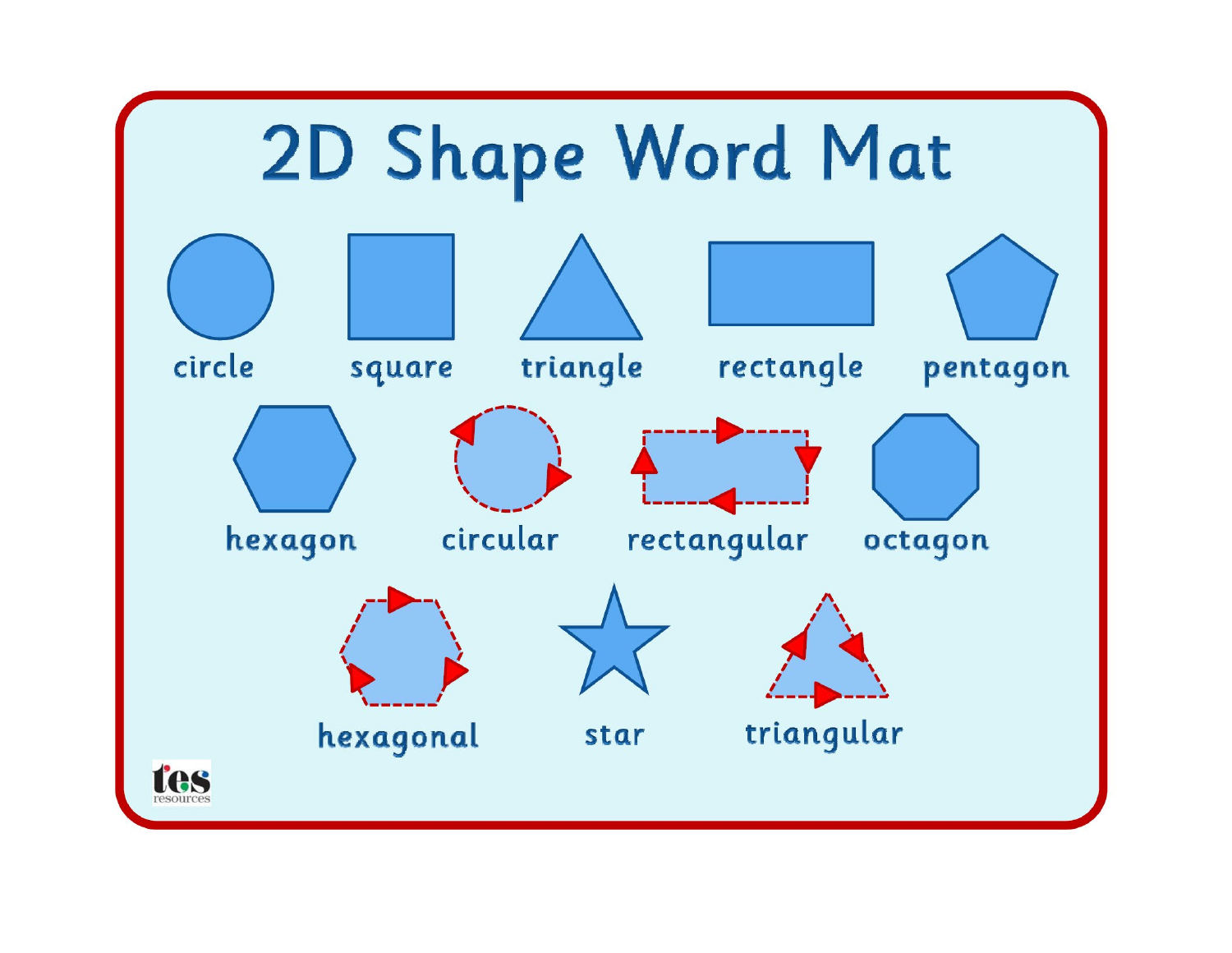| <b>Word Bank</b>                        |                   |                       | 8 sides       |  |
|-----------------------------------------|-------------------|-----------------------|---------------|--|
| triangle<br>quadrilateral               | octagon<br>circle | 6 sides               |               |  |
| pentagon                                | oval              |                       |               |  |
| hexagon                                 | square            |                       |               |  |
| rectangle                               | kite              |                       |               |  |
| $\bullet$ $\bullet$ $\bullet$ $\bullet$ |                   |                       |               |  |
|                                         | 4 straight sides  | <b>Sorting Shapes</b> | 1 curved side |  |
|                                         |                   |                       |               |  |
|                                         |                   | 3 sides               |               |  |
|                                         |                   |                       |               |  |
|                                         |                   |                       |               |  |
|                                         |                   |                       |               |  |
|                                         |                   |                       | 5 sides       |  |
|                                         |                   |                       |               |  |
|                                         |                   |                       |               |  |
|                                         |                   |                       |               |  |
|                                         |                   |                       |               |  |
|                                         |                   |                       |               |  |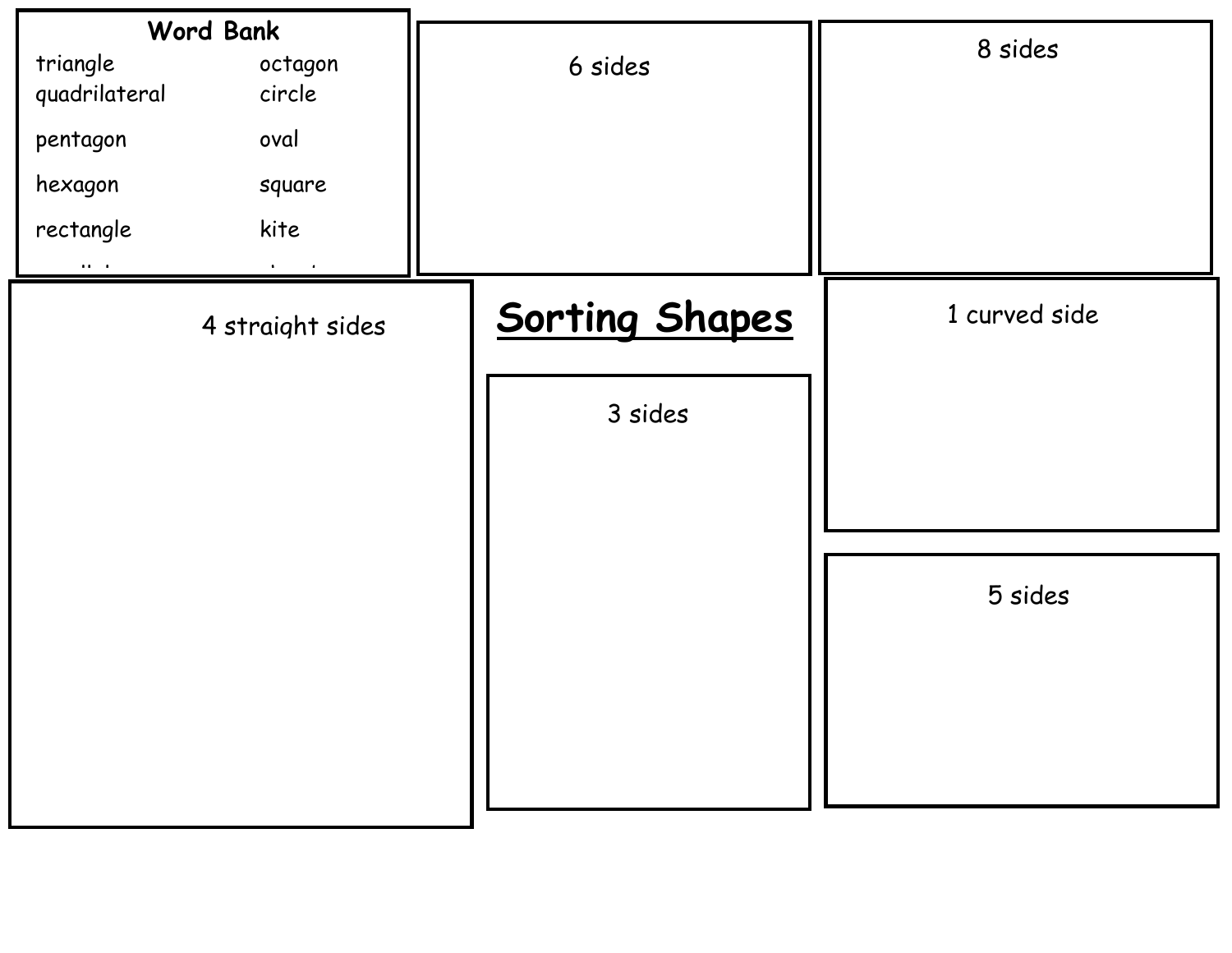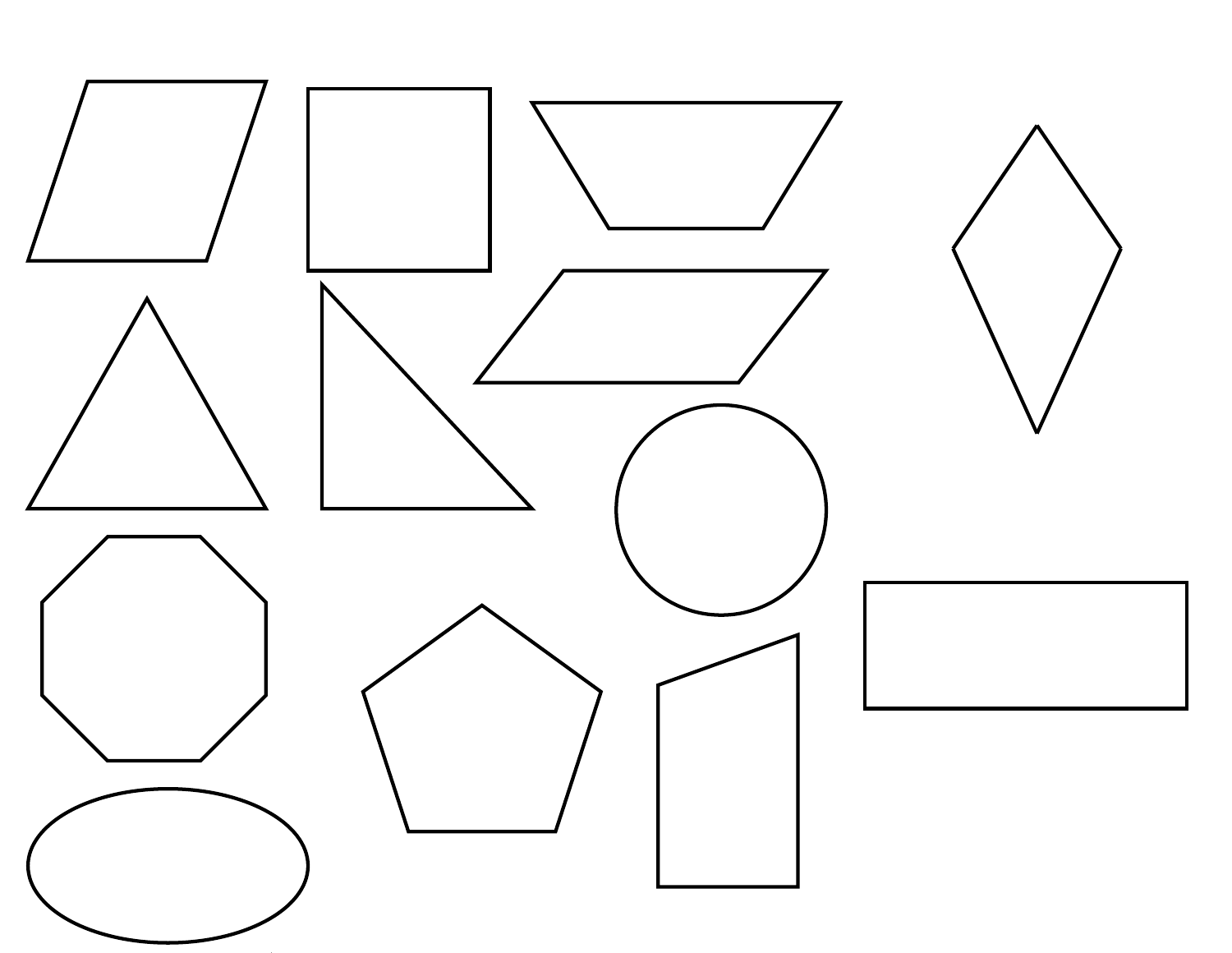

Cut out each shape and stick it in your book.

Next to each shape, describe the properties of the shape.

Use the answers to all of these questions to list as many properties as you can.

What is the name of the shape?

What kind of shape is it and what are the properties of the shape?

- Is it a polygon?  $\bullet$
- Is it a regular or irregular polygon?  $\bullet$
- Are all the sides of equal length and are all the angles equal?  $\bullet$
- How many sides are there?  $\bullet$
- Are there any parallel sides..... how many pairs of parallel  $\bullet$ sides?
- Are there any lines of symmetry...... how many?  $\bullet$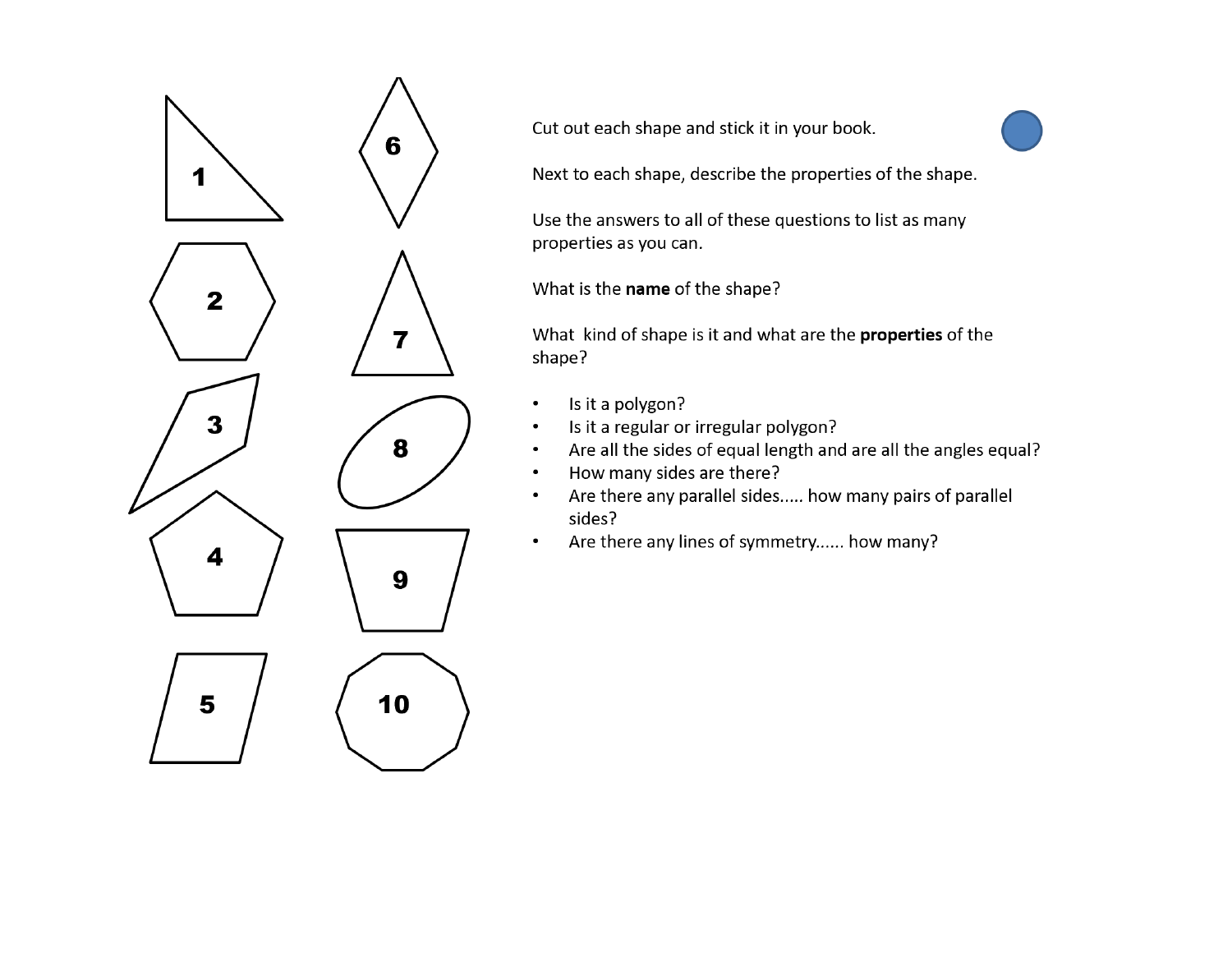| <b>Name</b>             | <b>Picture</b> | <b>Sides</b>                  | <b>Angles</b>                | <b>Parallel</b><br>sides         | <b>Lines of</b><br>symmetry |
|-------------------------|----------------|-------------------------------|------------------------------|----------------------------------|-----------------------------|
| Equilateral<br>Triangle |                | 3 sides the<br>same<br>length | 3 angles<br>the same<br>size | No pairs<br>of parallel<br>sides | 3 lines of<br>symmetry      |
| Square                  |                | 4 sides the<br>same<br>length | 4 right<br>angles            | 2 pairs of<br>parallel<br>sides  | 4 lines of<br>symmetry      |
| Rectangle               |                | Opposite<br>sides equal       | 4 right<br>angles            | 2 pairs of<br>parallel<br>sides  | 2 lines of<br>symmetry      |
| Parallelogram           |                | Opposite<br>sides equal       | Opposite<br>angles<br>equal  | 2 pairs of<br>parallel<br>sides  | 0 lines of<br>symmetry      |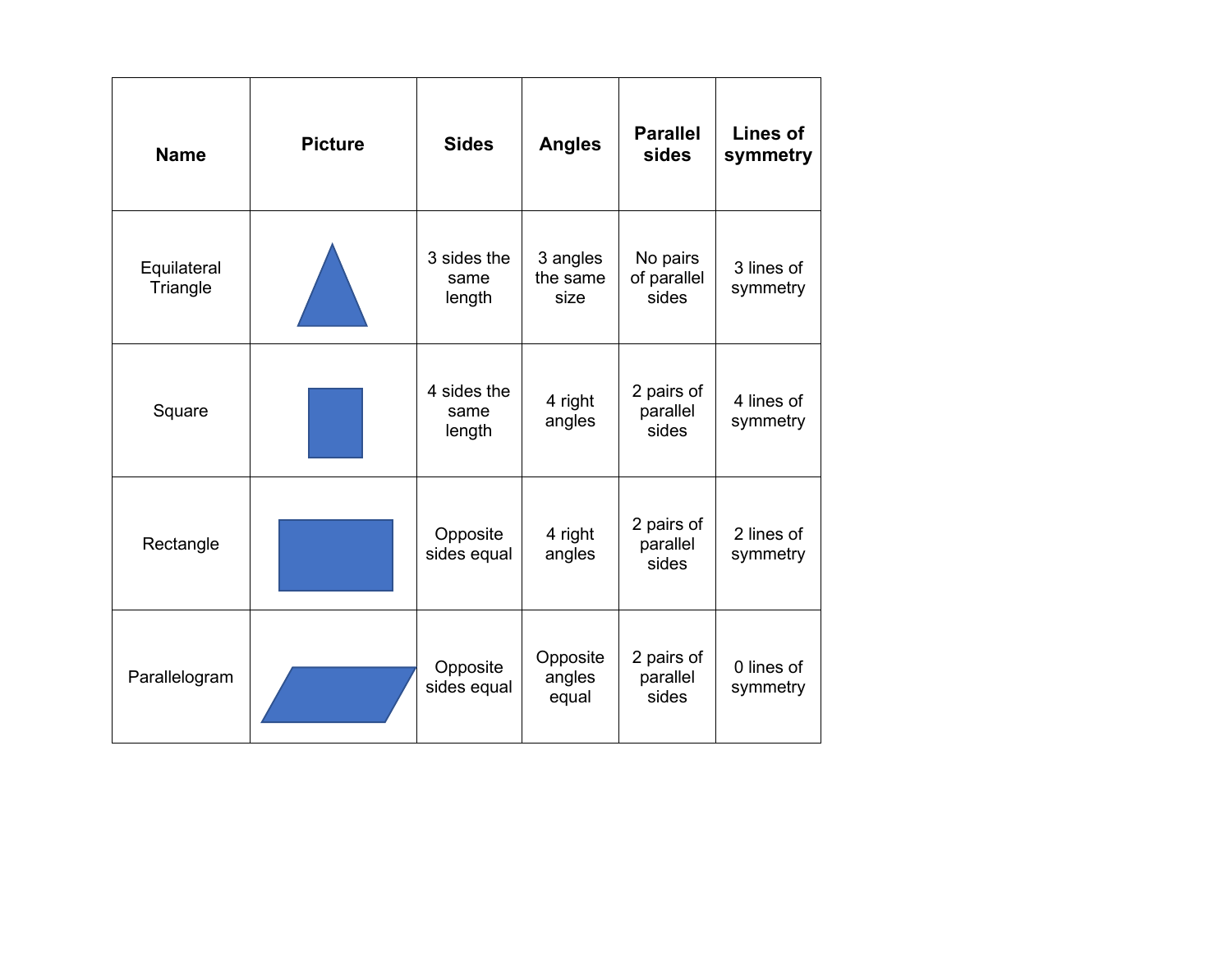| Trapezium           | 4 sides                               |                                              | 1 pair of<br>parallel<br>sides   |                        |
|---------------------|---------------------------------------|----------------------------------------------|----------------------------------|------------------------|
| <b>Rhombus</b>      | 4 sides the<br>same<br>length         | Opposite<br>angles<br>equal                  | 2 pairs of<br>parallel<br>sides  | 2 lines of<br>symmetry |
| Kite                | 2 pairs of<br>adjacent<br>sides equal | 1 pair of<br>opposite<br>angles are<br>equal | No pairs<br>of parallel<br>sides | 1 line of<br>symmetry  |
| Regular<br>Hexagon  | 6 sides the<br>same<br>length         | 6 angles<br>the same<br>size                 | 3 pairs of<br>parallel<br>sides  | 6 lines of<br>symmetry |
| Regular<br>Pentagon | 5 sides the<br>same<br>length         | 5 angles<br>the same<br>size                 | <b>No</b><br>parallel<br>sides   | 5 lines of<br>symmetry |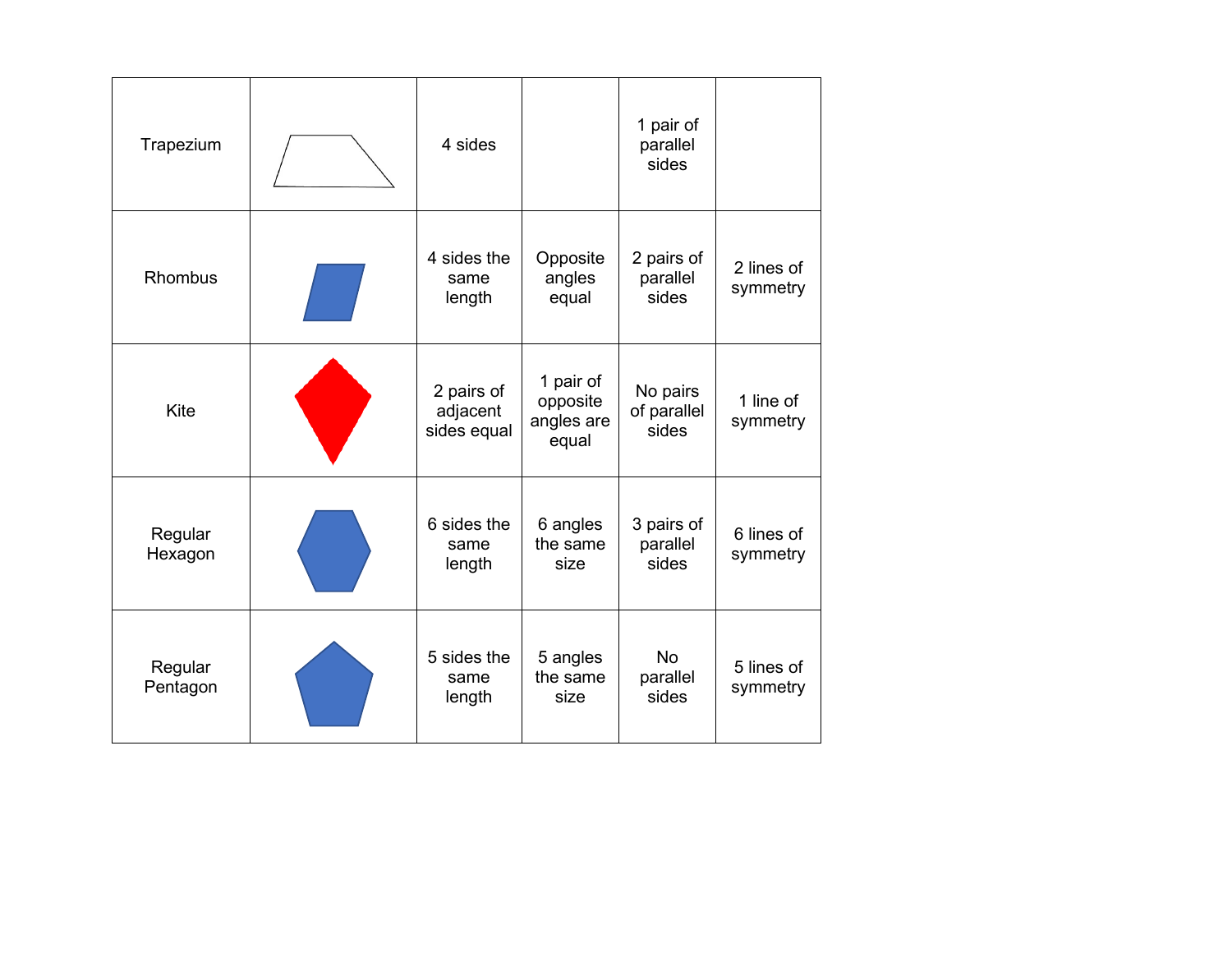| Regular<br>Octagon           | 8 sides the<br>same<br>length | 8 angles<br>the same<br>size | 4 pairs of<br>parallel<br>sides | 8 lines of<br>symmetry  |
|------------------------------|-------------------------------|------------------------------|---------------------------------|-------------------------|
| <b>Isosceles</b><br>Triangle | 2 sides the<br>same<br>length | 2 angles<br>the same<br>size | No.<br>parallel<br>lines        | 1 line of<br>symmetry   |
| Scalene<br>Triangle          | No equal<br>sides             | No equal<br>angles           | <b>No</b><br>parallel<br>sides  | No lines of<br>symmetry |